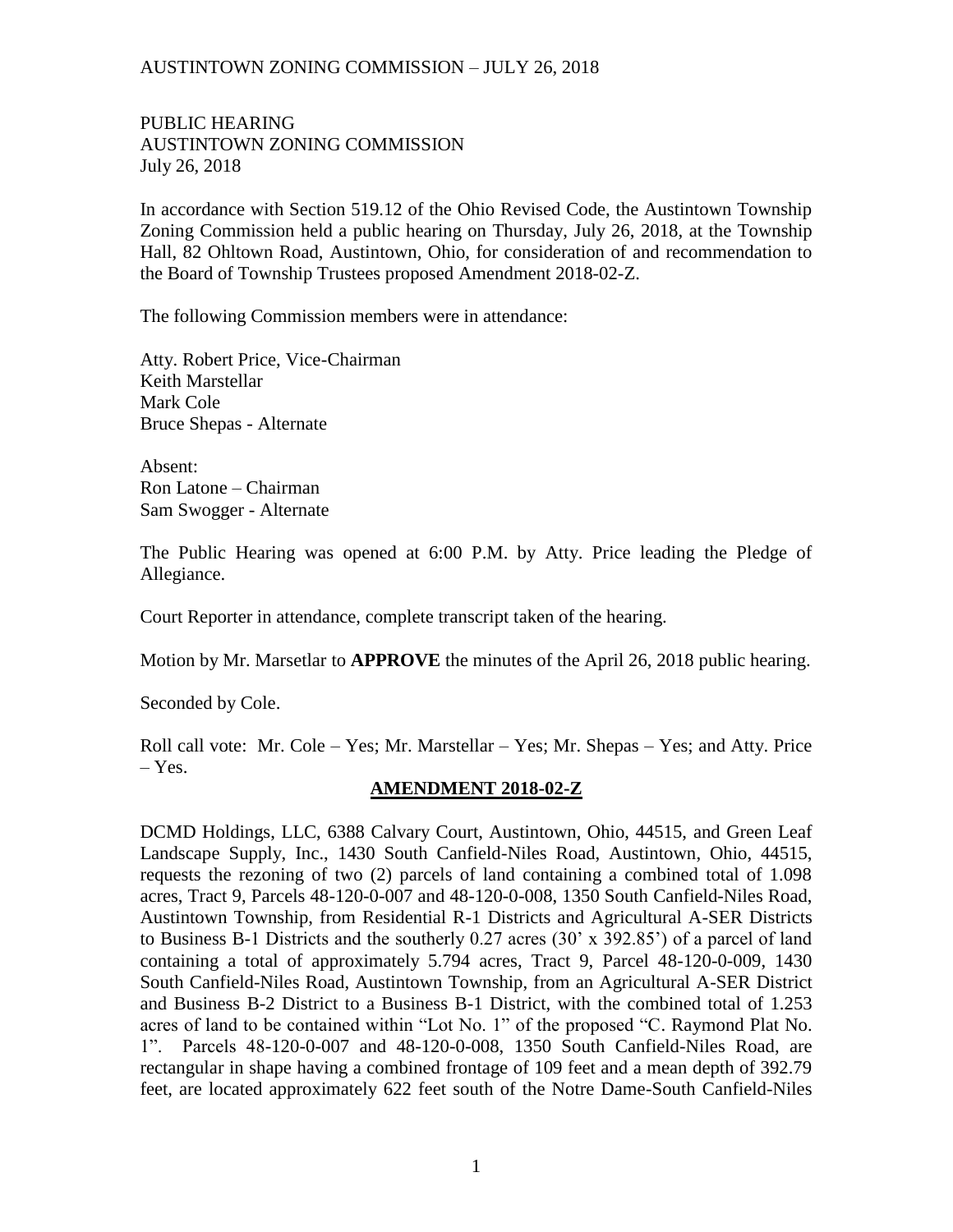Road intersection; and are zoned as Residential R-1 Districts for a depth of 150 feet with the westerly remainder zoned as Agricultural A-SER Districts. Parcel 48-120-0-009, 1430 South Canfield-Niles Road is irregular in shape, has a frontage of approximately 362 feet on South Canfield-Niles Road and a frontage of 189.08 feet on Notre Dame Avenue and a mean depth of 530 feet, is located approximately 260 feet south of the Notre Dame-South Canfield-Niles Road intersection and approximately 328.37 feet west of the Notre Dame-South Canfield-Niles Road intersection; and is zoned as a Business B-2 District for a depth of 167 feet with the westerly remainder zoned as an Agricultural A-SER District within Austintown Township, Mahoning County, State of Ohio.

Zoning Inspector Crivelli read the applicant's letter of request dated June 15, 2018 into the case record, referenced a letter of permission from Green Leaf Supply allowing Dr. Raymond to represent their interest at the public hearings. Also referenced was the C. Raymond Plat No. 1 drawing and supporting documents, the case mailing list, and four plat maps prepared by the zoning office.

Zoning Inspector Crivelli read the following recommendation into the case record: **MAHONING COUNTY PLANNING COMMISSION:** Recommended **APPROVAL** of the request per the agenda at their meeting held on July 24, 2018.

Atty. Price asked Zoning Inspector Crivelli to testify to the fact that notice of the hearing had been given in one newspaper of general circulation in the Township at least ten (10) days before the date of the hearing and that notice was given by first class mail to property owners of interest. Zoning Inspector Crivelli stated the publication date was July 7, 2018 and the abutting property owner letters were mailed on July 2, 2018.

Dr. Chris Raymond, 6388 Calvary Court, Austintown, Ohio, 44515, stated he was one of three owners of DCMD and are proposing to construct a multi-disciplinary medical office. The site will be designed to hold a properly sized building with required parking. The newly platted lot has been recorded. They are in the process of securing the additional northerly 30 feet from Green Leaf.

Mr. Cole inquired about the rear buffer. Dr. Raymond advised they have an easement from the southerly building for parking and access and will continue the existing fence with some landscaping to appease the neighbors living behind the project. He proposed trees. Atty. Price asked he if he has considered arborvitae. Dr. Raymond answered in the negative and stated it is part of the discussion. Atty. Price suggested arbs grow and do not decay over the years and suggested that is something to consider.

Atty. Price observed they are proposing five-foot buffer. David Harris, DPH Architecture, stated they want to maintain consistency with the abutting property to the south, 1450 South Canfield-Niles Road. The parking lot will be aligned with the crossparking easement. The buffer can be both fence and arbs or some combination. Dr. Shina, 1450 South Canfield-Niles Road, stated there is a six-foot high wooden fence at this office which abuts the proposed project.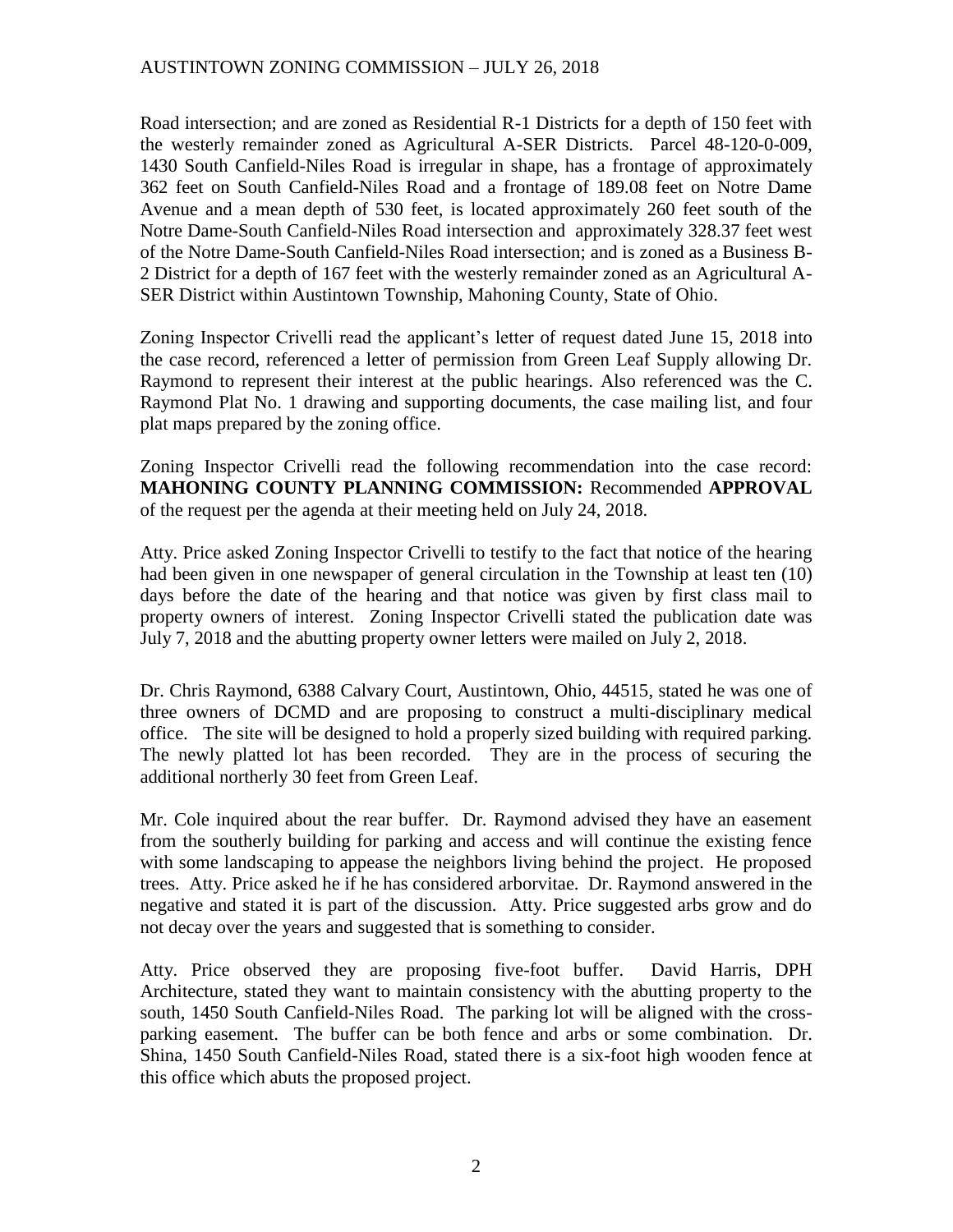Atty. Price inquired about hours of operation for the medical office. Dr. Raymond stated he would be there until 6:00P.M. but there will be multiple tenets and that could be subject to change.

Atty. Price inquired about lighting. Mr. Harris stated lighting would have full cut-offs at the property lines or not more than one-foot candle protruding. Zoning Inspector Crivelli advised there should be zero-foot candles at the abutting residential west property line. Mr. Harris stated they are still waiting on survey information for development of the site plan and will submit a photometric drawing to zoning for review at a future date.

Mr. Shepas inquired about the life of a wooden fence. Dr. Shina stated their current fence leans but otherwise looks good since they moved into their office. There was some discussion of their securing a drainage easement from an abutting property owner. They will try to eliminate standing water on the abutting rear yards. Mr. Harris stated the project will have a detention system and a curbed parking lot which should alleviate water problems. There situation should be improved with this development.

No one else in attendance to speak in favor of the request.

No one else in attendance to speak against the request.

The Austintown Township Zoning Commission adjourned at 6:20 P.M.

The Austintown Township Zoning Commission reconvened at 6:22 P.M.

**2018-02-Z:** Motion by Mr. Cole to **ACCEPT** the recommendation of the Mahoning County Planning Commission and recommend **APPROVAL** of the request to a **Business B-1 District** with the stipulation that the rear buffer is to be a minimum of five feet and consist of a combination of solid fencing and arborvitae.

Seconded by Mr. Shepas.

Roll call vote: Mr. Cole – Yes; Mr. Marstellar – Yes; Mr. Shepas – Yes; and Atty. Price – Yes.

Zoning Inspector Crivelli advised the trustees will conduct a public hearing at a future date to be determined to make a final decision regarding the request.

Atty. Price thanked them for being pro-active in contacting the neighbors and stated this will be a nice development for Austintown.

Motion by Mr. Cole to adjourn the public hearing.

Seconded by Mr. Marstellar.